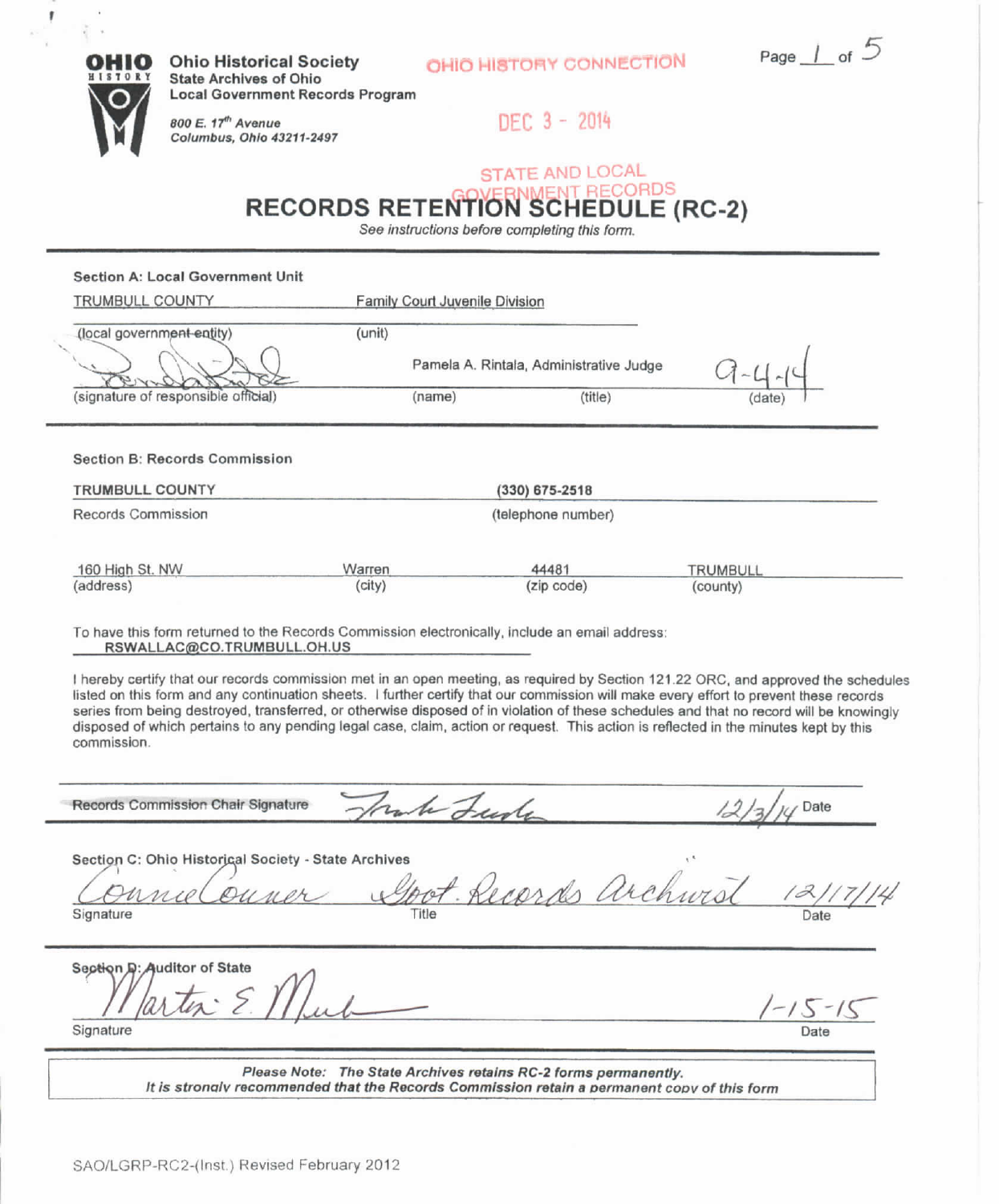Page  $2$  of  $5$ 



Local Government Records Program

## Section E: Records Retention Schedule TRUMBULL COUNTY Family Court Juvenile Division

(local government entity) (unit)

| $\overline{(1)}$<br>Schedule<br><b>Number</b> | (2)<br><b>Record Title and Description</b> | (3)<br><b>Retention</b><br>Period                                                                                                                                                                                                                                                                                                                                                                        | (4)<br>Media<br>Type | (5)<br>For use by<br><b>Auditor of</b><br>State or<br><b>OHS-LGRP</b> | (6)<br>$RC-3$<br>Required<br>by OHS-<br>LGRP |
|-----------------------------------------------|--------------------------------------------|----------------------------------------------------------------------------------------------------------------------------------------------------------------------------------------------------------------------------------------------------------------------------------------------------------------------------------------------------------------------------------------------------------|----------------------|-----------------------------------------------------------------------|----------------------------------------------|
| $2014 - 1$                                    | Juvenile By-pass Records                   | 2 years<br>after final<br>order                                                                                                                                                                                                                                                                                                                                                                          | Paper                |                                                                       | $\Box$                                       |
| $2014 - 2$                                    | Juvenile Delinquency and Adult Records     | <b>Except</b><br><b>ORC</b><br>2903.01,<br>2903.02, or<br>2907.02.<br>Record is<br>eligible to<br>be sealed if<br>the person<br>is under 18<br>years of<br>age; any<br>time after 6<br>months<br>after the<br>following<br>occurs: the<br>termination<br>of court<br>orders or<br>uncondition<br>al<br>discharge<br>from DYS<br>or other<br>facility,<br>court<br>enters an<br>order under<br>2152.84 or | Paper                |                                                                       |                                              |
|                                               |                                            | 2152.85 of<br>the O.R.C.<br>that<br>contains a<br>determinati<br>on that the<br>child is no                                                                                                                                                                                                                                                                                                              |                      |                                                                       |                                              |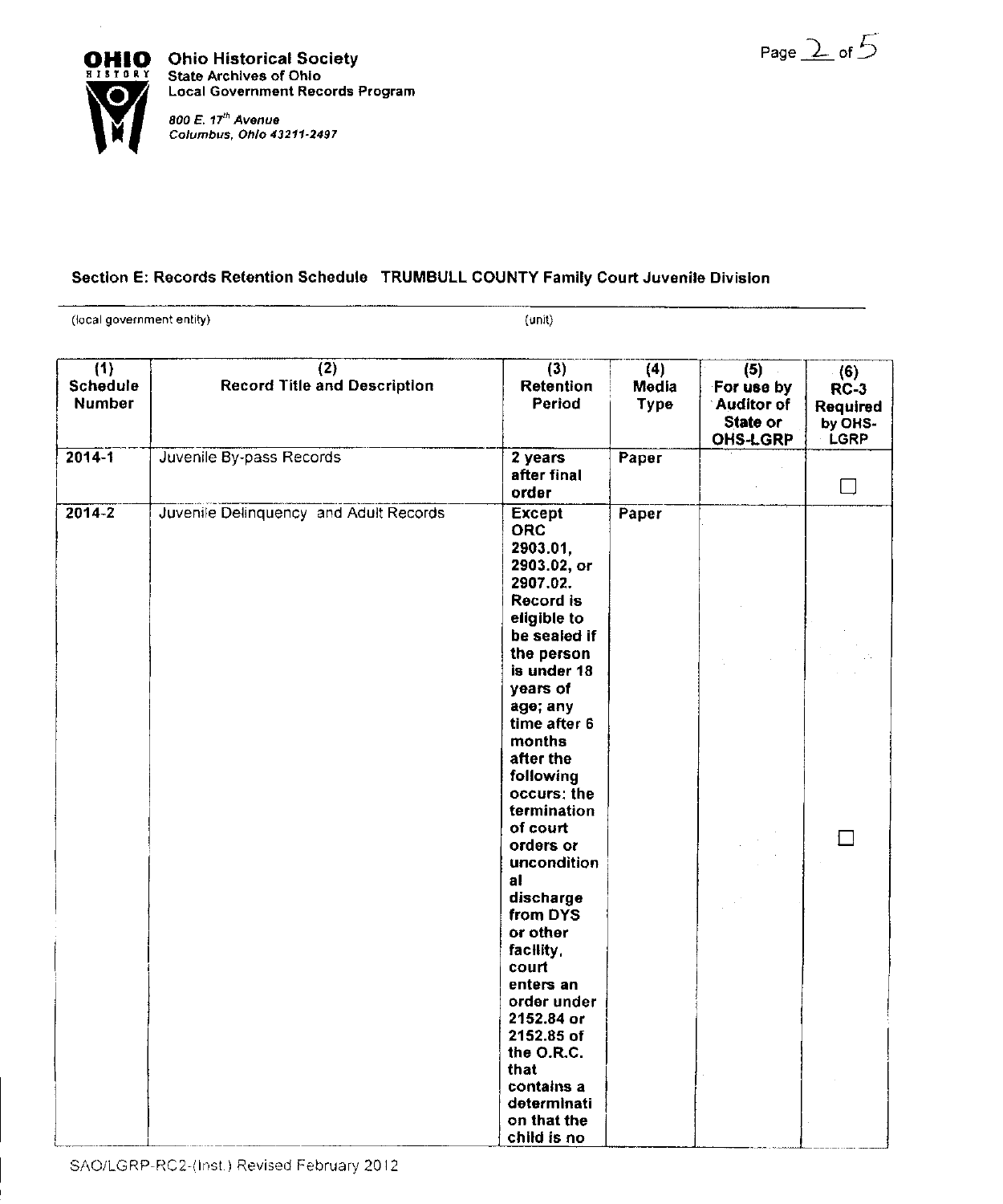

**OHIO** Ohio Historical Society<br>**HISTORY** State Archives of Ohio **D** Local Government Records Program



800 E. 17<sup>th</sup> Avenue<br>Columbus, Ohio 43211-2497

| (1)<br>Schedule<br><b>Number</b> | (2)<br><b>Record Title and Description</b> | (3)<br>Retention<br>Period                      | (4)<br>Media<br><b>Type</b> | (5)<br>For use by<br><b>Auditor of</b><br>State or<br><b>OHS-LGRP</b> | (6)<br>$RC-3$<br>Required<br>by OHS-<br><b>LGRP</b> |
|----------------------------------|--------------------------------------------|-------------------------------------------------|-----------------------------|-----------------------------------------------------------------------|-----------------------------------------------------|
|                                  |                                            | longer a<br>juvenile<br>offender<br>registrant. |                             |                                                                       |                                                     |
|                                  |                                            | If the<br>person is                             |                             |                                                                       |                                                     |
|                                  |                                            | 18 years of<br>age or                           |                             |                                                                       |                                                     |
|                                  |                                            | older, at<br>any time                           |                             |                                                                       |                                                     |
|                                  |                                            | after the<br>later of the                       |                             |                                                                       |                                                     |
|                                  |                                            | following:<br>attainment                        |                             |                                                                       |                                                     |
|                                  |                                            | of 18 years<br>of age; the<br>occurrence        |                             |                                                                       |                                                     |
|                                  |                                            | of any<br>event                                 |                             |                                                                       |                                                     |
|                                  |                                            | identified in<br>divisions                      |                             |                                                                       |                                                     |
|                                  |                                            | (C) (1)(a)(i)<br>to (iii) of<br>section         |                             |                                                                       |                                                     |
|                                  |                                            | 2151.356.<br>Immediate                          |                             |                                                                       |                                                     |
|                                  |                                            | sealing if<br>the<br>complaint                  |                             |                                                                       |                                                     |
|                                  |                                            | is heard<br>unofficially                        |                             |                                                                       |                                                     |
|                                  |                                            | or is<br>diverted or                            |                             |                                                                       |                                                     |
|                                  |                                            | İs<br>dismissed<br>after trial or               |                             |                                                                       |                                                     |
|                                  |                                            | the person<br>18.                               |                             |                                                                       |                                                     |
|                                  |                                            | adjudicated<br>an unruly<br>child is 18         |                             |                                                                       |                                                     |
|                                  |                                            | or older<br>and is not                          |                             |                                                                       |                                                     |
|                                  |                                            | under<br>jurisdiction<br>of the court           |                             |                                                                       |                                                     |
|                                  |                                            | of a<br>complaint                               |                             |                                                                       |                                                     |
|                                  |                                            | alleging the<br>person to<br>be a               |                             |                                                                       |                                                     |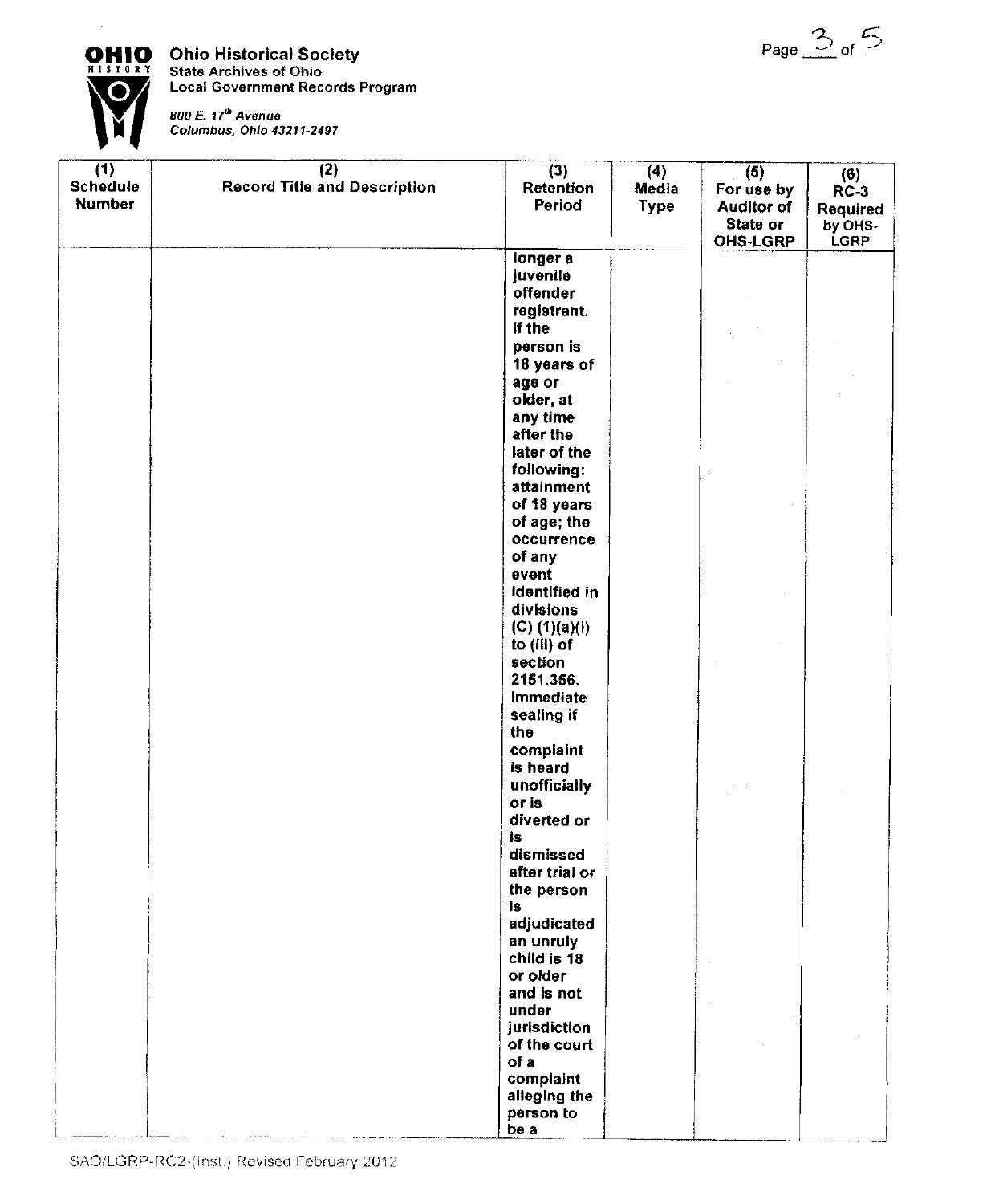



**OHIO** Ohio Historical Society<br>**ELSTORY** State Archives of Ohio **State Archives of Ohio Local** Government Records Program

**800 E. 17<sup>th</sup> Avenue**<br>Columbus, Ohio 43211-2497

| (1)<br>Schedule<br><b>Number</b> | (2)<br><b>Record Title and Description</b>                                                                           | (3)<br>Retention<br>Period                                                                                                                                                                                                                         | (4)<br>Media<br><b>Type</b> | (5)<br>For use by<br><b>Auditor of</b><br>State or<br><b>OHS-LGRP</b> | (6)<br>$RC-3$<br>Required<br>by OHS-<br><b>LGRP</b> |
|----------------------------------|----------------------------------------------------------------------------------------------------------------------|----------------------------------------------------------------------------------------------------------------------------------------------------------------------------------------------------------------------------------------------------|-----------------------------|-----------------------------------------------------------------------|-----------------------------------------------------|
|                                  |                                                                                                                      | delinquent<br>child.                                                                                                                                                                                                                               |                             |                                                                       |                                                     |
| $2014 - 3$                       | Juvenile Traffic Records and Marriage Consent<br>Records                                                             | Traffic-<br><b>Minor</b><br><b>Misdemean</b><br>or traffic<br>shall be<br>retained for<br>5 years<br>after the<br>final order.<br><b>Misdemean</b><br>or traffic<br>shall be<br>retained for<br>25 years<br>after the<br>final order.<br>All other | Paper                       |                                                                       |                                                     |
|                                  |                                                                                                                      | traffic<br>retained for<br>50 years<br>after the<br>final order.<br>Unruly and<br>marriage<br>consent<br>records<br>shall be<br>retained for<br>2 years<br>after the<br>final order<br>or one year<br>after the                                    |                             |                                                                       |                                                     |
|                                  |                                                                                                                      | issuance of<br>an audit<br>report,<br>whichever<br>is later.                                                                                                                                                                                       |                             |                                                                       |                                                     |
| $2014 - 4$                       | Permanent Custody, Custody, Parentage,<br>Visitation, Support Enforcement, Abuse,<br>Neglect, and Dependency Records | Shall be<br>retained for<br>2 years<br>after the<br>child who is<br>the subject<br>of the case<br>obtains the<br>age of<br>maturity. If                                                                                                            | Paper                       |                                                                       | Γl                                                  |